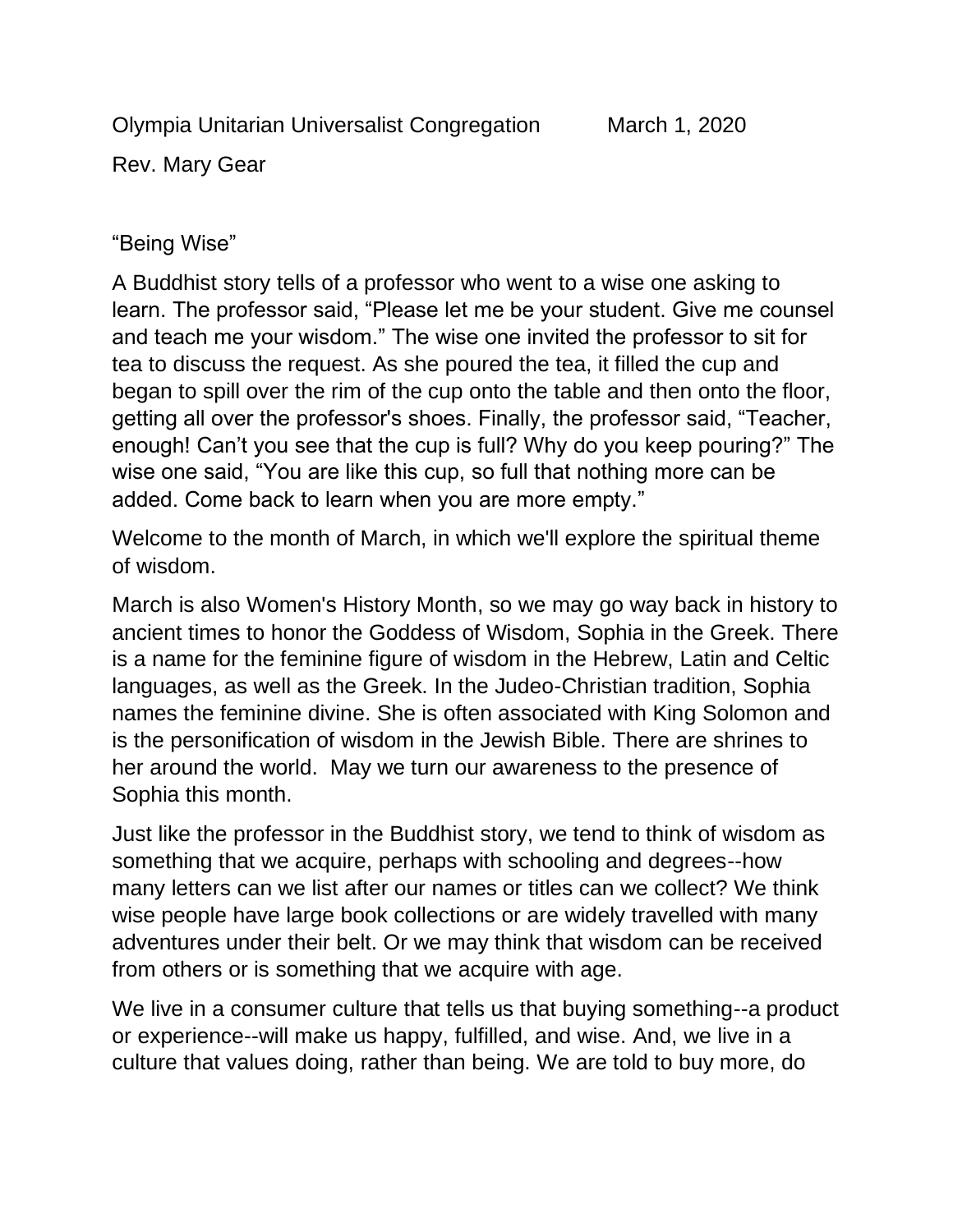more, read more, watch more. Heaven forbid that there should be Nothing. To. Do. We might be bored! Oh, the horror!

As with many things, there is a nugget of truth in what we are told. We can learn from books and classes and travel and adventures. We can learn as we get older and have more life experiences. But those things aren't enough. Knowledge isn't enough and it isn't wisdom. I especially like this very practical description of the difference between knowledge and wisdom from journalist Miles Kington: Knowledge is knowing that a tomato is a fruit; wisdom is not putting it in a fruit salad.

Theologian Matthew Fox describes wisdom this way:

"Wisdom is always taste—in both Latin and Hebrew, the word for wisdom comes from the word for taste—so it's something to taste, not something to theorize about. "Taste and see that God is good", the psalm says; and that's wisdom: tasting life. No one can do it for us. The mystical tradition is very much a Sophia tradition. It is about tasting and trusting experience, before institution or dogma."

Fox is speaking of the mystics practice of seeking direct connection to something greater, whether you call it God, the universe, the infinite web, divine wisdom, or something else. Whether it is practice of whirling, sitting in silence, prayer, chanting, the intent is the same-emptying oneself and focusing one's attention in order to connect with the mystery, that which is beyond us, that which we cannot know with our minds, but can experience with our hearts.

Wisdom is indeed grounded in our experience. But, in order to glean wisdom from what we take in, whatever that may be-experiences or knowledge--we have to sift through to find the nugget of gold, the kernel of truth, the universal value. We have to simplify all that we know into the essential questions, and perhaps even some tentative answers.

That sifting is the process of reflection and contemplation, in the many ways that is possible. It may be a walk in the woods, writing, meditation, talking with a trusted friend, contemplating an object of beauty, sitting in the back seat of a car, just being. We each may have a different practice, but the process is the same—being with knowledge or experience in such a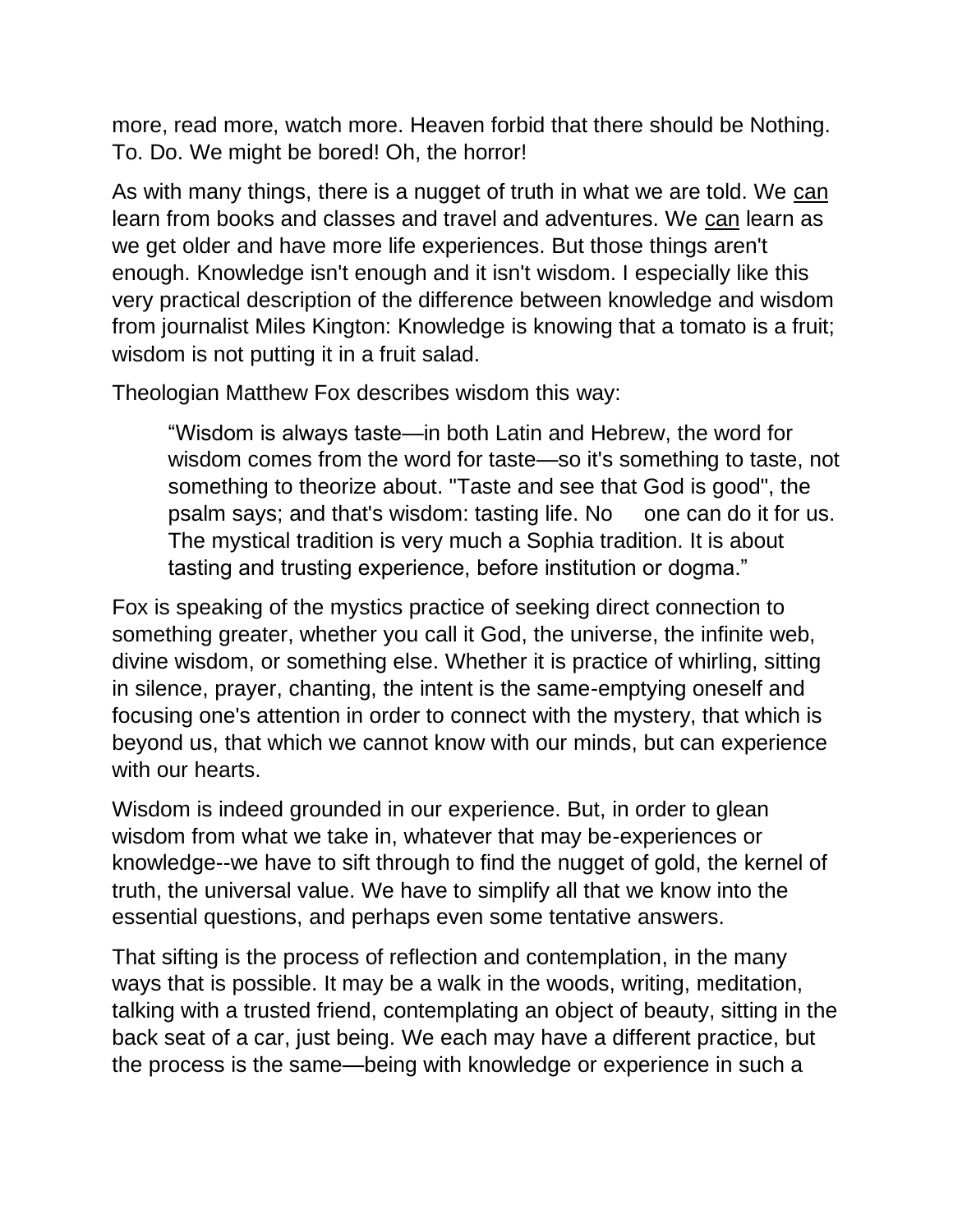way that we understand the meaning for our lives and for our being in the world. That makes wisdom.

Knowing something doesn't mean knowing how to live it. For that we have to act in the world. The process of experience, engagement or action, then reflection, and then re-engagement and more action based on what we learned, that process is called "praxis," an ancient Greek word used to describe the process of a theory or idea being tested or realized. In spiritual language, it is the process of finding meaning in knowledge in order to understand the universal truth or wisdom to inform our being and doing. Action, reflection, practice. Knowledge, meaning, wisdom.

Most weeks, I have the opportunity to put this into practice as I write sermons. I take my knowledge from reading and study, mix it with my life experience, and I reflect. I sit with the question "What is a universal truth here?" I journal, I walk, I think, I meditate. And, then I write. And then I ponder some more. It's why I write my sermons early in the week—I need time to reflect and deepen my practice. And, with luck, at the end I at least know what I think, what wisdom I have gleaned. Whether or not you see it as wisdom is of course up to you. I simply offer more fodder for your own process of making meaning and wisdom; what you do with it is up to you.

Learning to preach over the years, I've talked to many ministers about their sermon-writing practices, and we all do it a little differently. Some of my colleagues write weeks ahead and some write late on Saturday evening. Part of the process of ministerial formation is learning our own best practice for the art of sermon-writing. After all, isn't knowing ourselves it's own kind of wisdom?

In our Unitarian Universalist tradition, we tend to be more interested in the questions than the answers. We are a creed-less tradition, which means that we do not tell people what to believe. We do not accept whatever comes off "the intellectual assembly line;" we ask questions, we reflect, we discuss, we act, and we decide for ourselves. We say that everyone has the right to decide their own beliefs, and we accompany each other on our journey to find truth and meaning, knowing that there are multiple truths. And we put our beliefs into action, work for justice that further informs our beliefs. It is a cycle of spiritual growth: action, reflection, practice; knowledge, meaning, wisdom.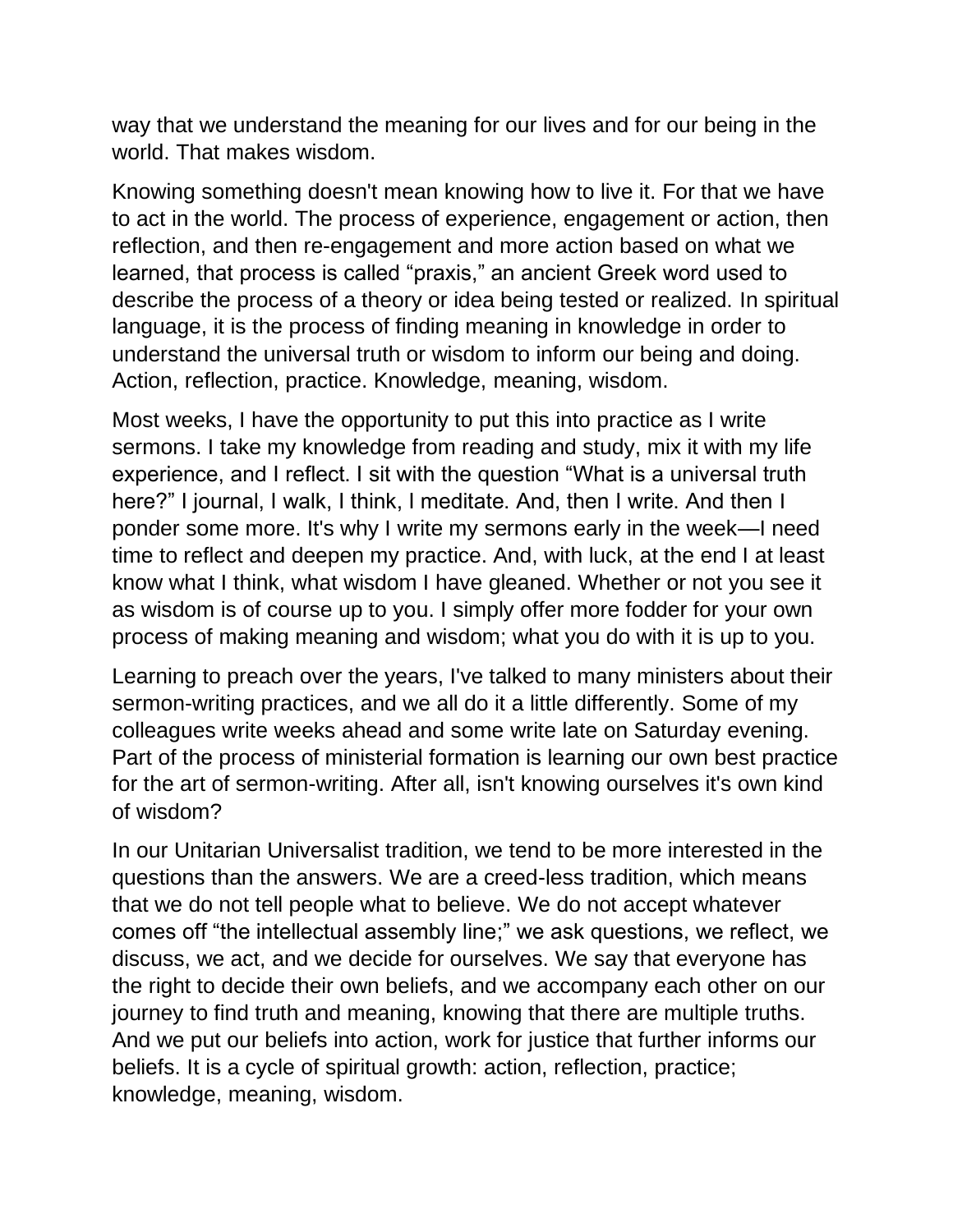This is not an easy path and it requires courage. Over the years, I have known family, friends, co-workers and congregants who, when faced with a hard life experience, are certain that it is God's will or that it was meant to be. While I do believe that the effects of interconnectedness can seem miraculous and that there are many things that I don't understand, I don't believe in a divine force that controls everything. And, I admit that I sometimes envy their certainty. Questions and uncertainty can be much harder to live with. For inspiration, I am reminded of the quote from the poet Ranier Maria Rilke: "Be patient toward all that is unsolved in your heart and try to love the questions themselves...like books that are now written in a very foreign tongue. Live the questions now. Perhaps you will then gradually, without noticing it, live along some distant day into the answer."

I believe this is one of the reasons we seek each other out and create community; we like to have help living the questions, support as we face uncertainty, and companions on the journey.

Each Spring the calendar offers us an invitation to empty ourselves to make space for what may come. This is the season of Lent in the Christian calendar. This past week, many celebrated Mardi Gras or carnival on Shrove Tuesday, the day before Ash Wednesday. In this tradition, Mardi Gras is the last day of "fat eating" before the fasting of Lent. Ash Wednesday begins the 40 days of the Lenten season, ending with Maundy Thursday, this year on April 9<sup>th</sup>. Maundy Thursday honors the last supper, a Seder meal in the Jewish tradition, shared by Jesus with his disciples. Lent leads up to the weekend that includes the grief of Good Friday, the anticipation of Holy Saturday, and the celebration of Easter Sunday.

Lent is characterized by the spiritual practice of fasting, often giving up certain foods and festivities. It is used by Christians to honor the 40 days after his baptism that Jesus fasted in the desert as he prepared for his public ministry. Lent is seen as a time for reflection, self-discipline and sacrifice, mirroring the journey of Jesus on his path to service. "Fasting" these days often involves giving up what may be seen as a vice or excess—smoking, sugar, meat, alcohol, television or screens. One year a friend of mine said that she was giving up anger for Lent. I suggest that it is less about what we give up and more about the process of letting go.